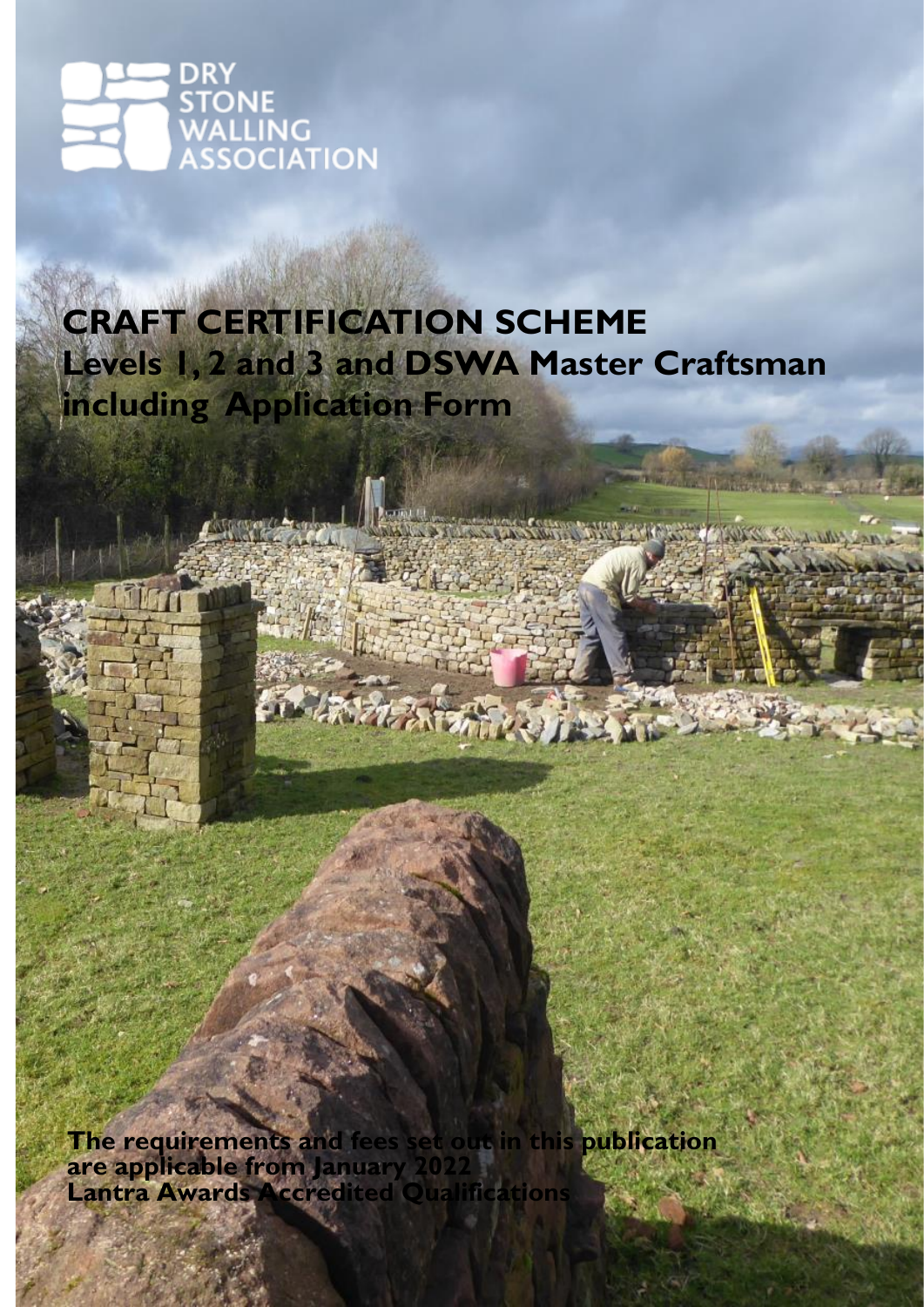# **Dry Stone Walling Association of Great Britain Lantra Awards Accredited Craft Certification Scheme**

#### **Introduction**

The Dry Stone Walling Association of Great Britain (DSWA), in partnership with the Awarding Body, Lantra Awards, offers a series of progressive practical tests, which ultimately leads to the DSWA Master Craftsman certificate in dry stone walling. The scheme is designed to ensure that dry stone wallers and dykers achieve the highest standards of craftsmanship.

Tests are available for the Level 1, Level 2 and Level 3 certificates and DSWA Master Craftsman level. Certificates at Levels 1, 2 and 3 are recognised and approved by the Office of Qualifications and Examinations Regulation (Ofqual). The Master Craftsman Certificate is the DSWA's highest qualification.

#### **Who can be Tested?**

Tests are available to all individuals, whether or not members of the DSWA. We recommend that candidates new to dry stone walling, or with limited experience, commence with the Level 1 test. Those working in the craft or with more experience may start at Level 2.

#### **Where to get Help and Guidance**

Dates for training courses held at the National Training Site in Cumbria are published at www.dswa.org.uk. Locally based basic training and practice events can also be found under the Branch section of the DSWA website. The Association can advise on test dates taking place at other locations throughout the country. Less experienced candidates can contact training@dswa.org.uk for further advice.

#### **How to Apply**

Application forms are available from the DSWA office or can be downloaded from the website, www.dswa.org.uk, from the Certification Scheme section under the Training heading. Applications should be submitted with the relevant fee **at least four weeks prior to the test date**. Payment can be made on-line via the DSWA website, using either PayPal or credit/debit cards but a completed application form still needs to be sent to the office either by email or post. The fees include registration and examination costs plus the certificates if successful.

#### **How Tests are Arranged and Conducted**

Tests will take place on pre-arranged test days, usually with a minimum of six candidates (different levels is acceptable). You should contact the DSWA office to discuss options for tests in remote areas. Additional costs will apply.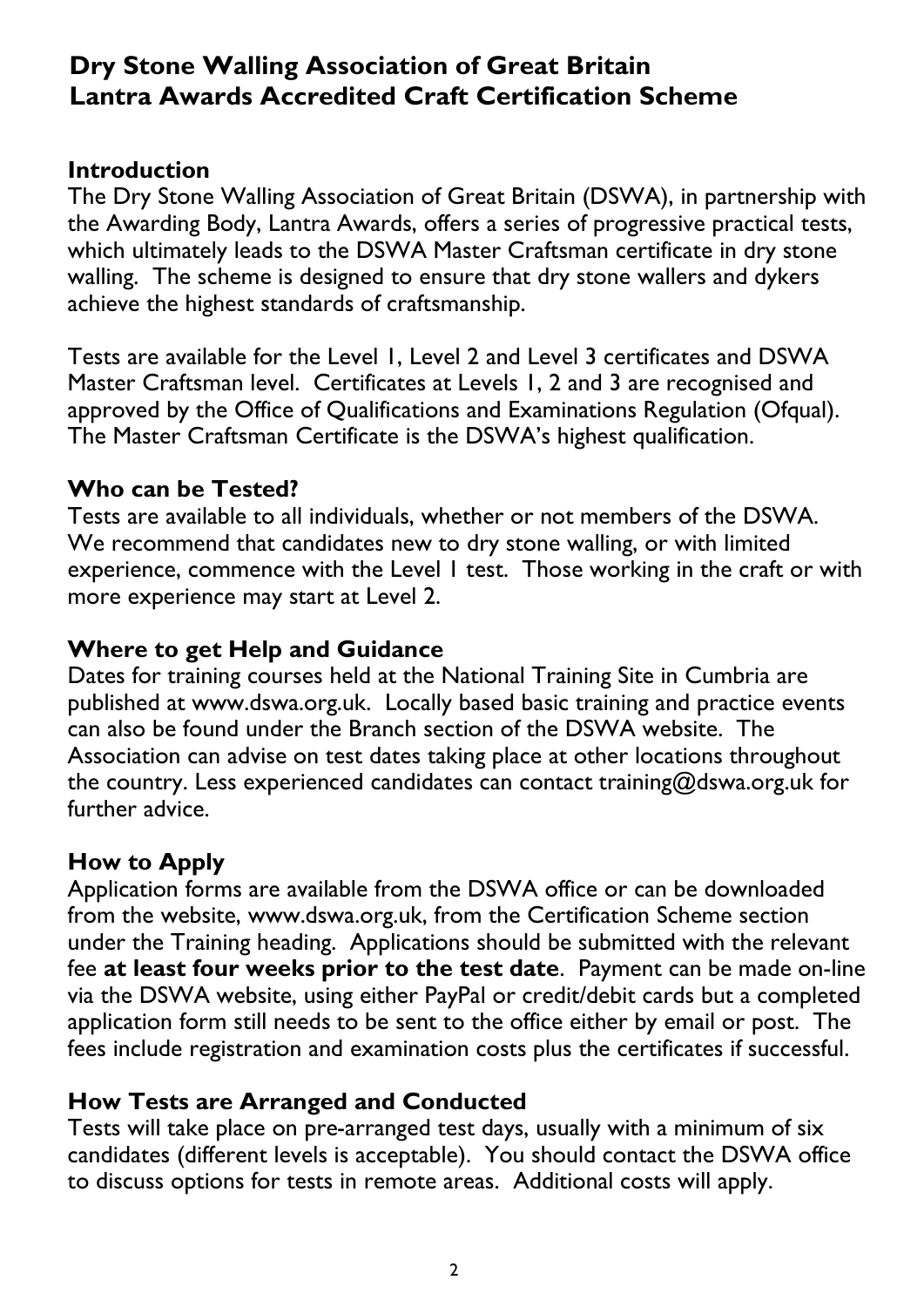Tests cannot take place until the Application Form and fees have been received by the DSWA. Mark sheets will be issued to the Examiner(s) once applications have been processed.

At all levels, the work must be the unaided work of the candidate. Candidates should not take a test on a section of wall on which they have previously practised. It is recommended lots be drawn for test sections and Examiners will ensure critical stones, such as those for cheekends, are randomised where a site has obviously been used for practices or previous tests. Over use of tools is discouraged and the use of angle grinders and/or stone saws is not permitted during the test.

Candidates should ensure their attire and conduct throughout the test are in the best interests of their own safety and the safety of others on the site. Everyone involved with tests should behave in an appropriate manner throughout. Protective footwear **must** be worn throughout the test.

**To pass, a candidate must achieve at least the minimum mark in each section of the particular test. In addition, the candidate must achieve the overall minimum total mark for the specific level of test in order to gain the certificate. All sections must have a mark awarded; pass or fail is not acceptable.**

**Note***: If any section in any test is marked below the minimum mark required, this constitutes overall failure for the whole test, even if the total marks achieved exceed the minimum mark required for that test.*

Where a candidate fails to achieve the marks required to pass a test, Examiners must clearly indicate areas of weakness to the candidate.

DSWA/Lantra Awards will appoint Examiners for all relevant tests and may send representatives, without notice, to observe tests taking place.

#### **Examiners should not examine their own trainees or employees.**

#### **Appeals**

Appeals must be made in writing within ten working days of the test. The Appeals Procedure is available at www.dswa.org.uk

# **Working Wallers & Dykers**

The list of contractors, available on the DSWA website, www.dswa.org.uk, indicates the level of certification held by those paying the current professional subscription to the Dry Stone Walling Association.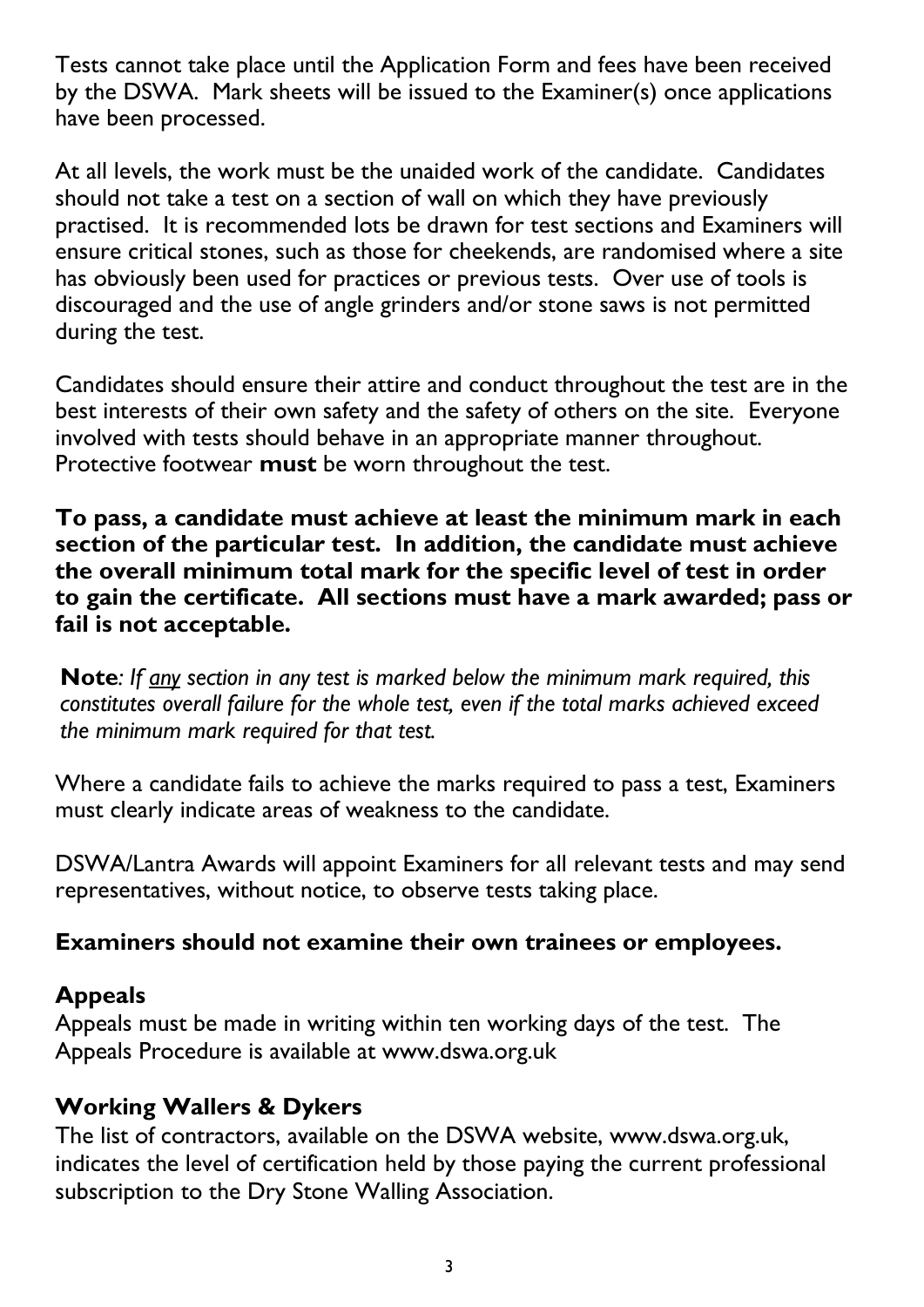# **Overseas Candidates**

Separate arrangements can be made for candidates wishing to take the DSWA certificates overseas (any level) for which a registration-only fee is required with the application form.

Under the General Data Protection Regulations, the Dry Stone Walling Association maintains a computerised record of all certificates issued, which is used to provide information about the skills level and qualifications of an individual, if required.

If a certificate is lost or damaged, replacements can be obtained from DSWA, at a cost of £30 per certificate.

# **What the Examiners Look For**

**General Approach and Safety at all Levels**: Methodical approach to work. Aptitude for and attitude to the job in hand particularly in regard to safe handling of heavy stones and instruction to others giving assistance if required. Consistent display of skill. Safe use of hammer. Keeping working area clear of obstacles. Leaving any surplus stone in tidy heaps. Appropriate PPE safety boots and safety spectacles/goggles are compulsory especially on stone which splinters. Awareness of any health and safety issues and due regard to others on site or nearby. Due regard given to preservation of wildlife and habitat within, on and beside the wall.

*Note: Unsafe practices displayed in a test situation, especially with regard to others on the site, will result in failure of a test and, if necessary the Examiner will halt the test.* 

# **Level 1 Certificate (and all subsequent levels)**

- **Stripping Out**: Cope stones laid in line approximately 2 metres from wall. Cover stones and throughbands laid next to them. Building stones and packing placed both sides of wall. Foundation stones laid on top of building stones. Clear space, free of stones both sides of the wall.
- **Preparing and Laying Foundations**: Foundation dug out and levelled. Foundation stones reaching as far into centre of wall as possible. Extra-large stones should be in the foundations. Foundation well-packed with hearting stones.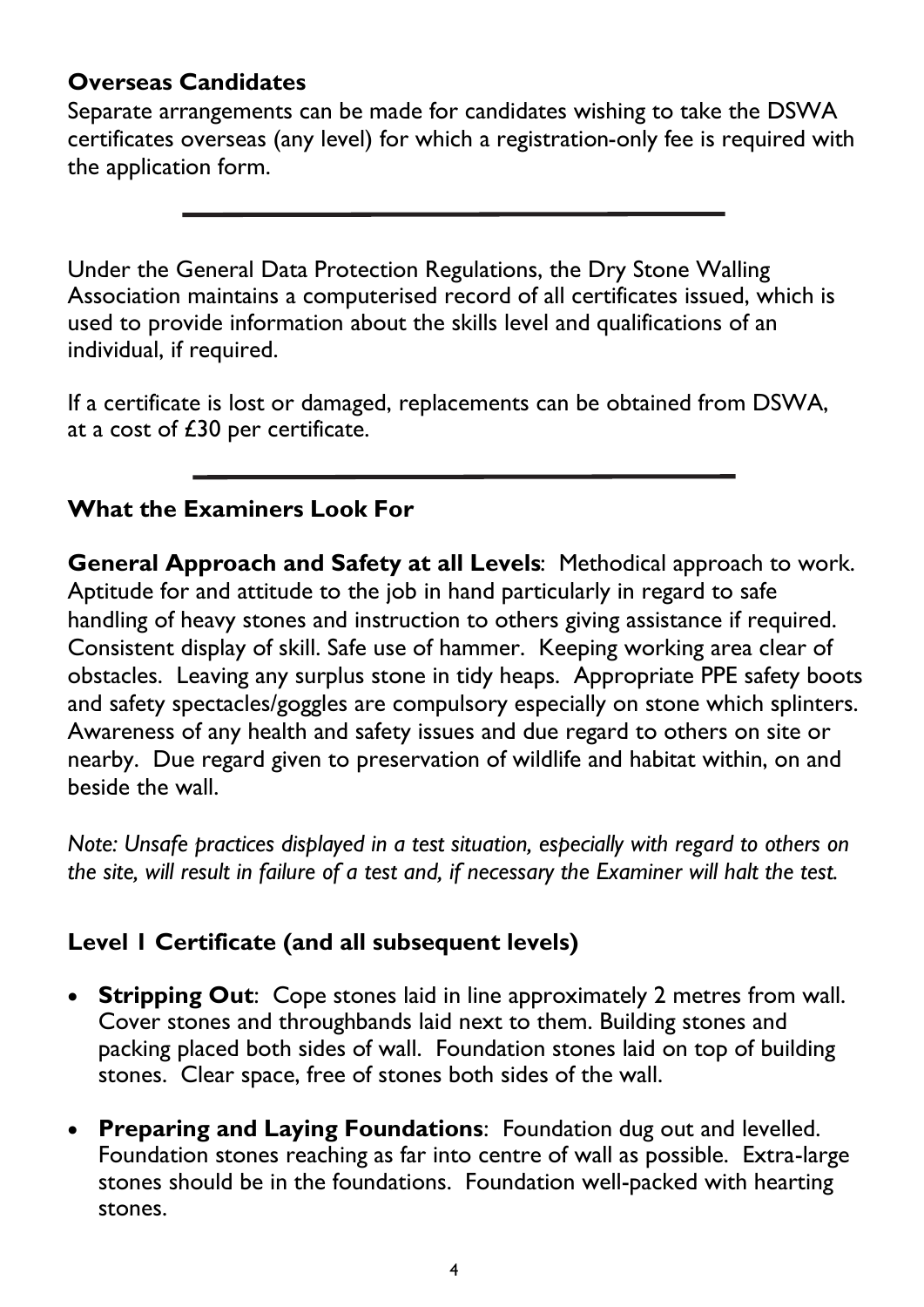- **Building and Packing**: Stones laid tight together with good contact between stones. Stones laid "end in" and "end out". No running joints further than two rows of stones. Coursing of stones if applicable and a definite line for throughbands, appropriate to wall height (usually mid-height but note regional variations). Good use of hearting, thoroughly packed in, and not thrown in. Tight wall with no loose stone. A definite line at coverband or cope height. The bigger the stones, the further down the wall they should be placed.
- **Placing of Throughbands**: Laid at approximately one metre intervals. Check they are lying solidly on the wall. Should protrude 50-80mm on either side of wall (but note regional variations).
- **Straightness of Line & Batter**: Wall should come in evenly. Absence of bulges or hollows in the wall. Correct use of frame or pins to set batter. Correct use of lines: taut, level, correct width. Covers run evenly.
- **Copestones and Finish**: Stones should sit solid on their own base rather than propped up on pinnings. Vertical, tight together, well keyed to give a level finish (some regions have copestones on the slant, other regions have variations which should be observed, eg turf underneath copes). Minimum pinning, which should be neat and blend into wall.

#### **Additional for Level 2 Certificate**

• **Cheekend**: Stones well tied-back into wall. Good selection of corner stones, well tied back into body of the wall. No running joints in face or where tied into the wall. A good solid end cope stone. Work from cheekend back into the wall.

#### **Additional for Level 3 Certificate**

Guidance sheets for Level 3 features, including calculation of slope can be found on the DSWA website, www.dswa.org.uk.

• **Curve:** Wall with definite curve (refer to guidance sheets). Smooth curve with even batter inside and outside. Building stones should be tight. Copestones must fit tightly.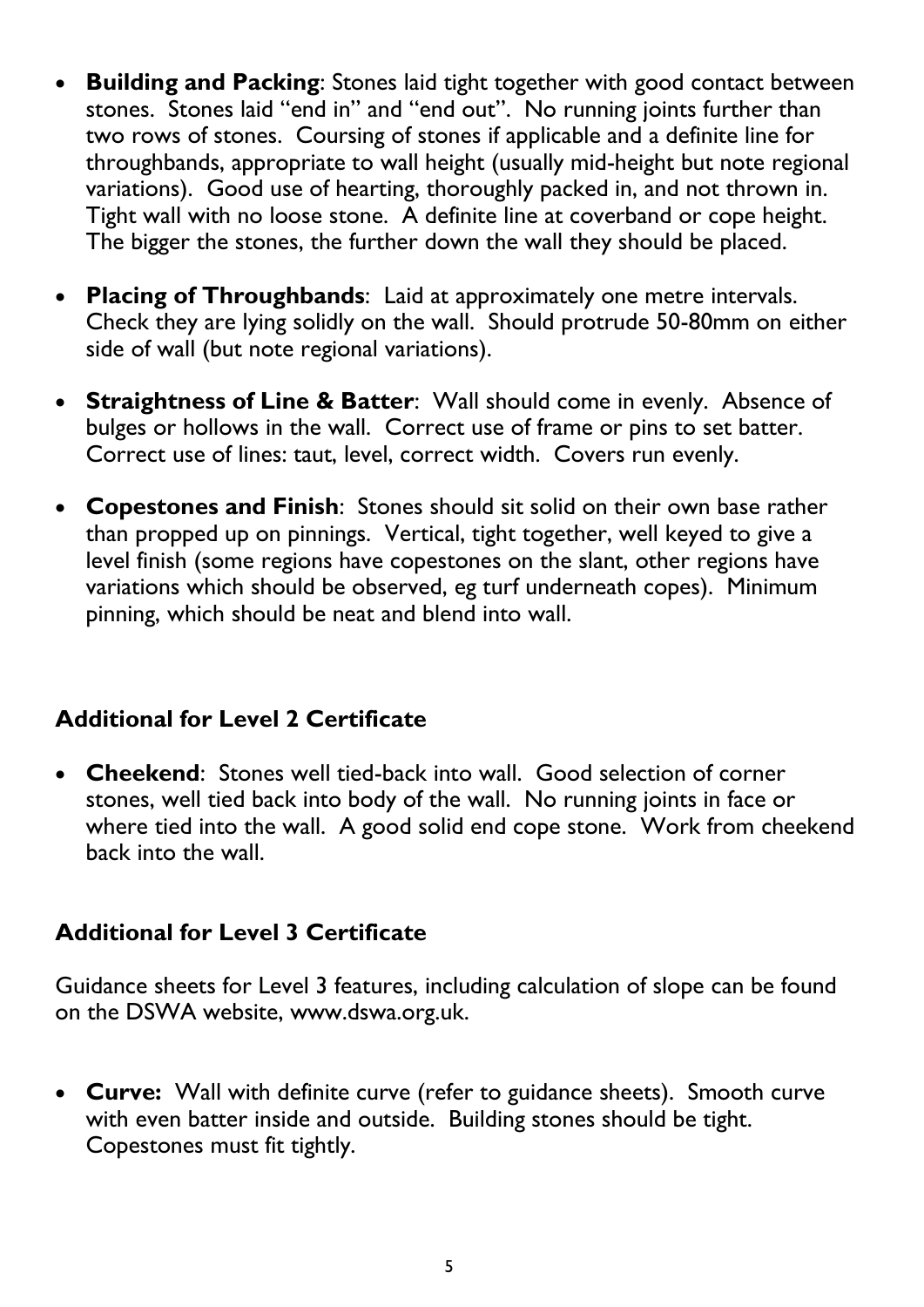- **Lunky or Waterpen**: At least 500mm x 500mm. Corners tied well back into wall. Selection of suitable stones. Covers (lintel) long enough to extend well into the wall either side.
- **High Wall**: Base width in proportion to height. Correct number of throughstone courses for height. Multiple rows of throughs to be staggered. Even batter throughout. Safe working practices, particularly when lifting copes.
- **Sloping Ground**: A slope of approximately 20 degrees for the Level 3 certificate and 30 degrees for the Master Craftsman certificate must be used. Foundations should be stepped at appropriate intervals. Copes must be selfsupporting. Throughbands should be horizontal and at equidistant height above foundations. Courses should be horizontal. Examiners will check minimum degree of slope.
- **Retaining Wall**: Careful stripping out to avoid earth falls. Width of base and batter appropriate to height and material being retained. Building stones laid lengthways into wall. Careful packing back to earth face. Throughbands as long as possible and cut back into earth bank. Use of additional rows of throughbands related to height. Retaining bank must be a minimum of 1.2m in height, measured from the base of foundations; the wall should be retaining to the base of copes.

# **Master Craftsman**

Guidance notes for Masters Features, including calculation of slope can be found on the DSWA website, www.dswa.org.uk

- **Steps**: Selection of stone for at least four steps. Minimum number of stones per tread. Tread stones well secured side and rear. Minimum tread 300mm. Equal rise on all steps. Maximum rise 225mm.
- **Stiles**: Minimum of 3 steps in a **step-stile**. Vertical between steps not more than 250mm. Steps should protrude 250-300mm on either side of wall. Even spacing of steps as they ascend. Tread of step sufficient size for a large boot. Steps positioned to prevent foot/leg going down between steps. Large copestones. **Squeeze-stile**: room for one boot but insufficient room for sheep to pass through. Sound cheekends.
- **Arches**: Must include walling above the arch in addition to copestones. **Keystone arch**: Construction and setting up of former. Selection, dressing and fitting of key stones. Tightness and packing. **Corbelled arch**: Matching stones tied well into wall. Top stone large and well tied in. Tightness and packing.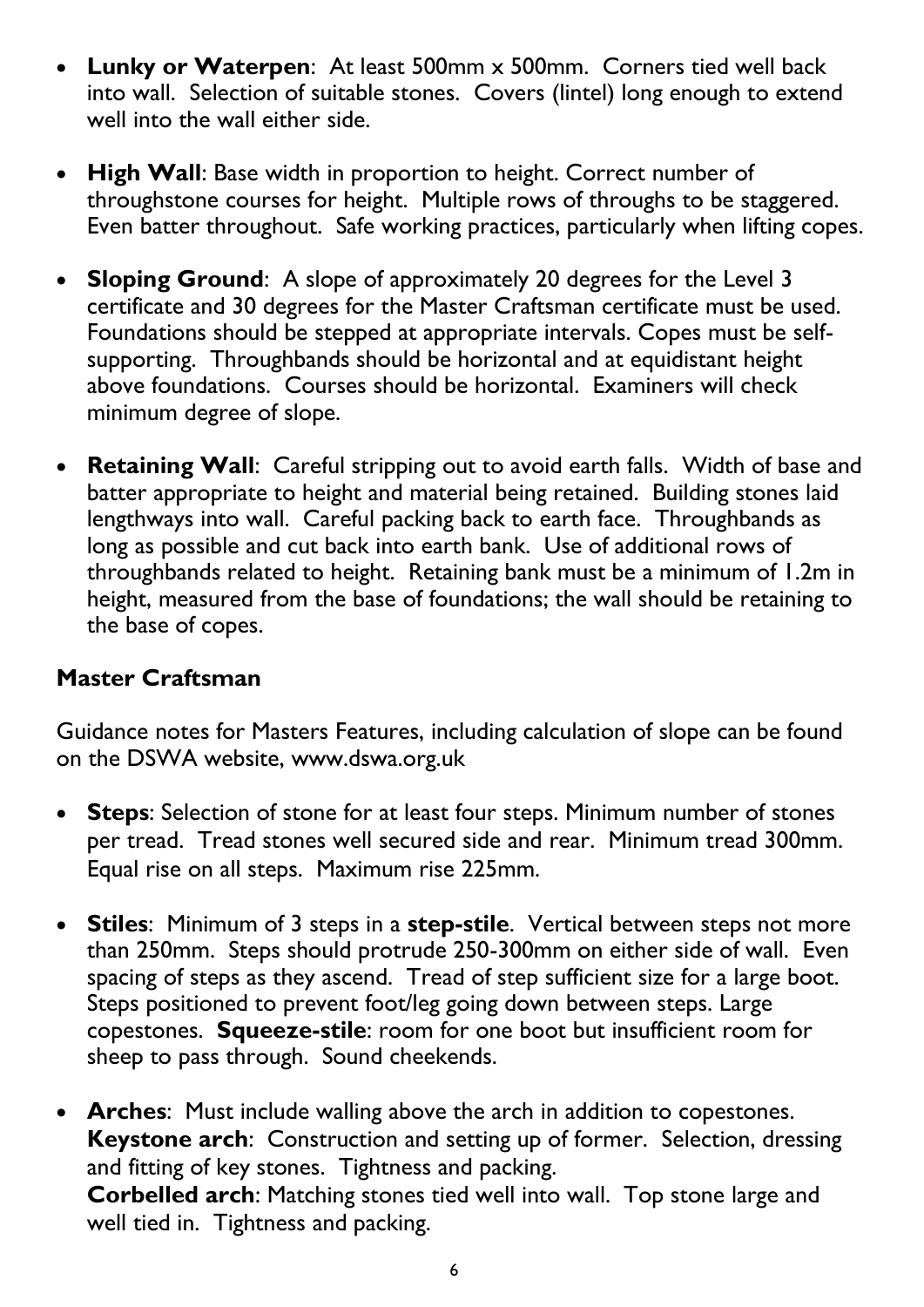- **Pillars**: Use of profile. Checking for vertical. Dressing of stones. Absence of holes. Very tight packing.
- **Square/Right-angled Corner**: Long stones tied across each other alternatively both on inside and outside of corner. Correct inner and outer batter. Good solid corner cope.
- **Round End**: Good batter. Correct alignment and uniformity of curve.

#### **Schedules for Examination**

All work must be the unaided work of the candidate.

A square metre, as used in the following schedules, is calculated by the length times the height of the wall, measured on one side of a double-skinned wall.

All horizontal measurements will be made at half the height of the wall. All vertical measurements will be from the base of the foundations or scarcement to the top of the copes.

Candidates should be familiar with the setting up and use of walling poles/rods/frames, strings, etc and make use of them during tests.

Walls and features will be marked from both sides.

Examiners may increase the time allowed by a period of 30 minutes to make allowance for extenuating circumstances.

Lunch breaks will be 30 minutes for all timed tests.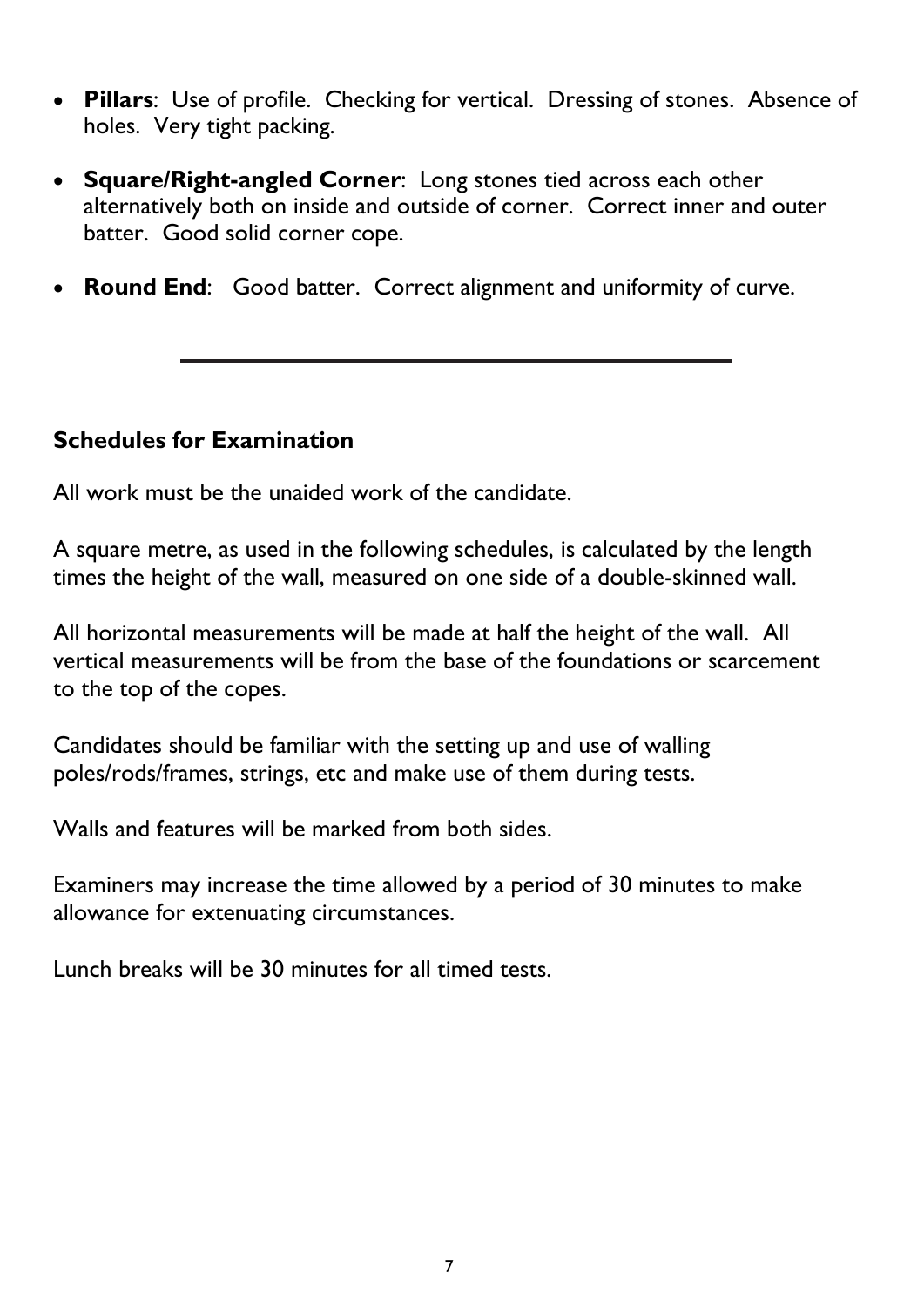# **Level 1 Certificate Test Criteria**

- Each candidate to strip down and rebuild a straight-forward free-standing section of wall totalling 2.5 square metres and not less than one metre in height below the copes.
- The test should be completed within a single, seven hour period and not spread over multiple days.
- Lunch/refreshment breaks are in addition to the building time.
- The standard required places emphasis on sound and solid construction rather than on finished quality.

|                                                       | Marks<br>available | Minimum<br>pass mark |
|-------------------------------------------------------|--------------------|----------------------|
| Stripping out                                         | 10                 | 5                    |
| Preparing and laying foundations                      | 24                 | 12                   |
| Building and packing<br>(first lift to throughbands)  | 20                 | 10                   |
| Placing of throughbands                               | 6                  | 3                    |
| Building and packing (second lift)                    | 20                 | 10                   |
| Copestones and finish                                 | 15                 | 7.5                  |
| General approach and safety                           | 5                  | 2.5                  |
| <b>TOTAL MARKS POSSIBLE</b>                           | 100                |                      |
| <b>MINIMUM TOTAL MARKS</b><br><b>REQUIRED TO PASS</b> | 50                 |                      |

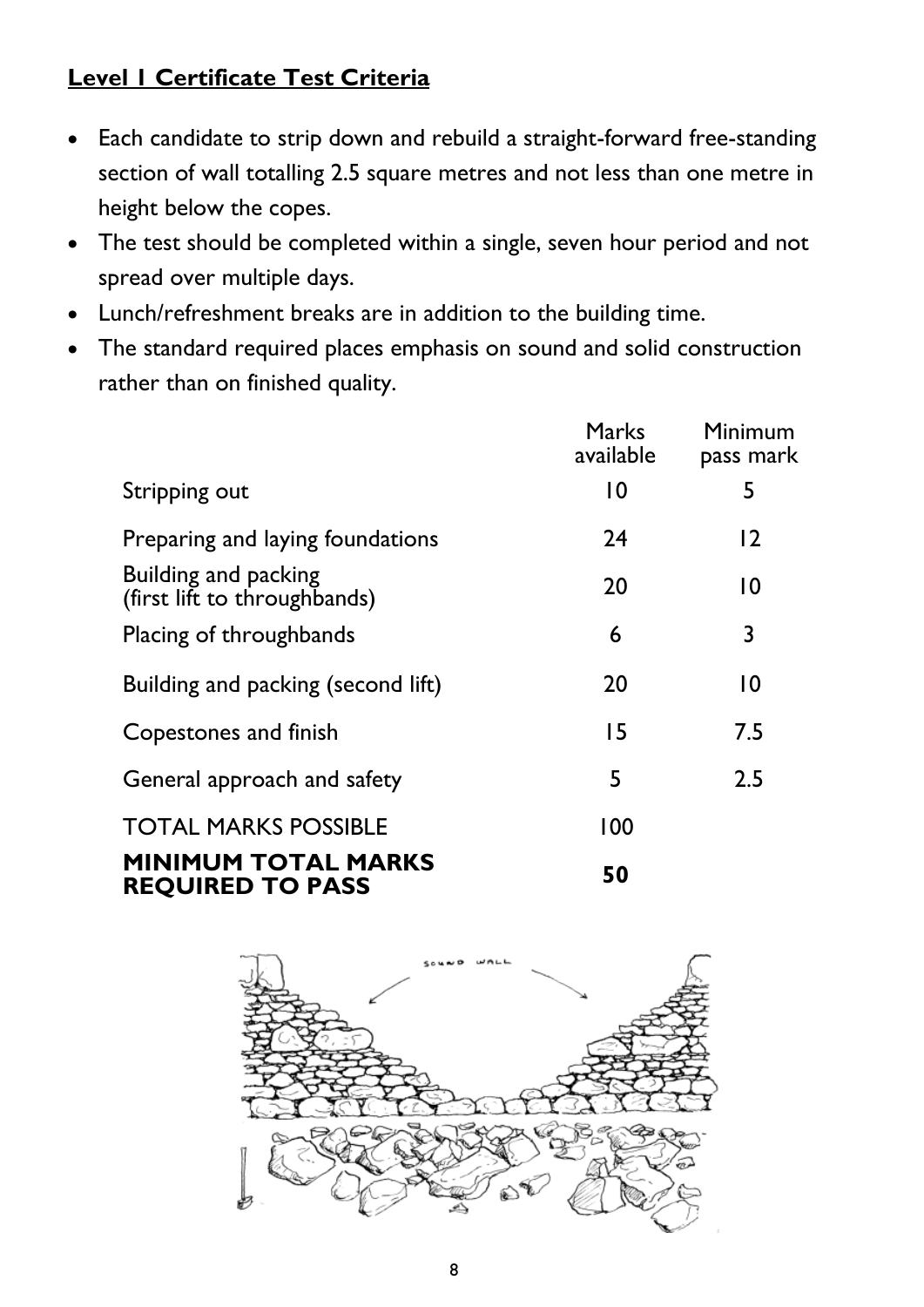# **Level 2 Certificate Test Criteria**

- Each candidate to strip down and rebuild a section of wall totalling 2.5 square metres and not less than one metre in height below the copes.
- The wall must incorporate a vertical cheekend.
- The test should be completed within a single, seven hour period and not spread over multiple days.
- Lunch/refreshment breaks are in addition to the building time.
- The basic principles of construction set out at the start of the booklet are to be followed.
- Note should be taken of the high marks required for the straightness of line and batter and the construction of the cheekend.
- **In addition**, particular emphasis will be placed on a more professional finish.

|                                                       | Marks<br>available | Minimum<br>pass mark |
|-------------------------------------------------------|--------------------|----------------------|
| Stripping out                                         | 5                  | 2.5                  |
| Preparing and laying foundations                      | 10                 | 5                    |
| Building and packing (first lift)                     | $\overline{2}$     | 6                    |
| Placing of throughbands                               | 6                  | 3                    |
| Building and packing (second lift)                    | $\overline{2}$     | 6                    |
| Straightness of line and batter                       | 25                 | 12.5                 |
| Copestones and finish                                 | 10                 | 5                    |
| Cheekend                                              | 30                 | 15                   |
| General approach and safety                           | 5                  | 2.5                  |
| <b>TOTAL MARKS POSSIBLE</b>                           | <b>II5</b>         |                      |
| <b>MINIMUM TOTAL MARKS</b><br><b>REQUIRED TO PASS</b> | 69                 |                      |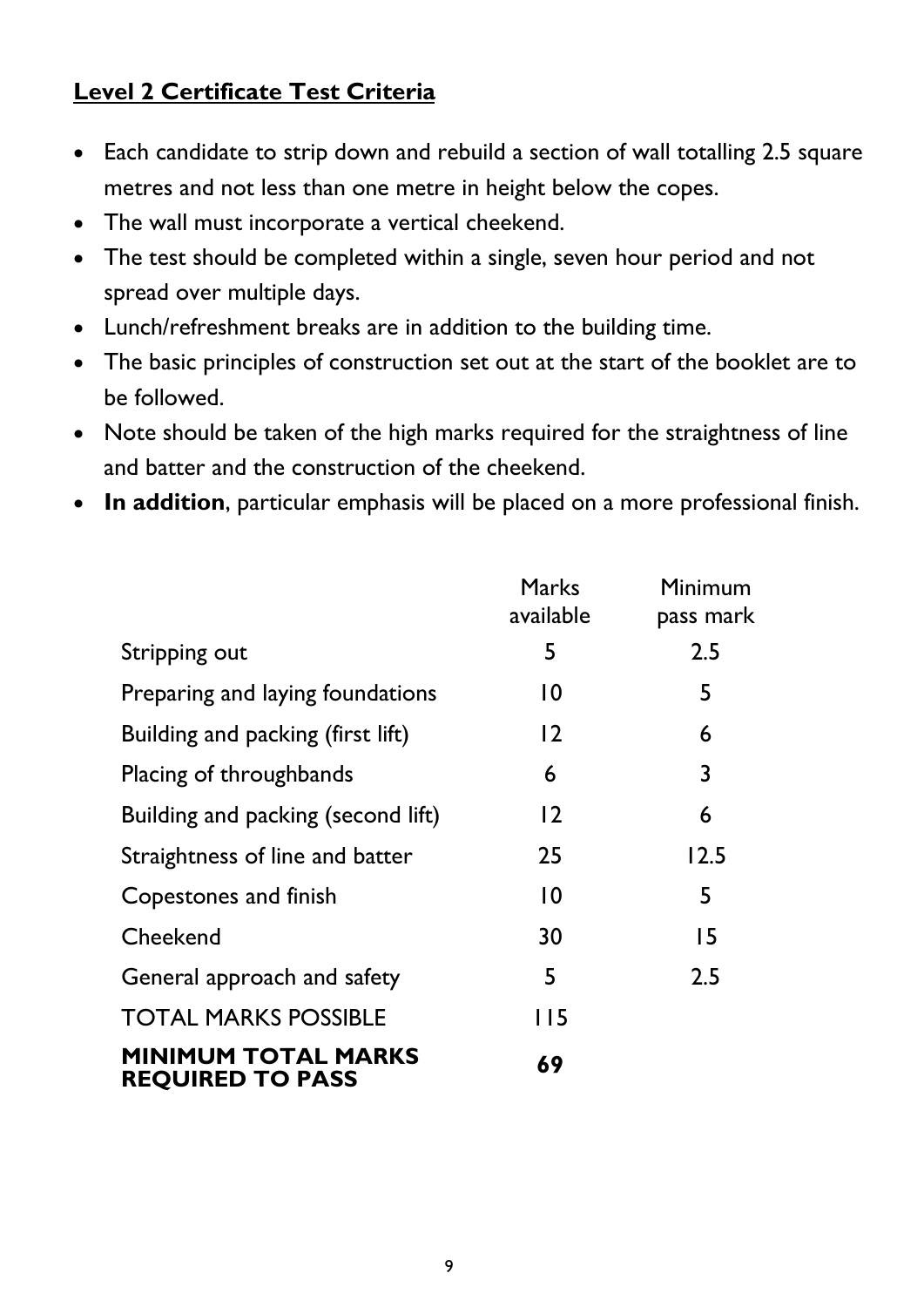# **Level 3 Certificate Test Criteria**

#### **This certificate is in two parts, A (Features) and B (Timed - Retaining Wall) which must be applied and paid for separately**.

- Candidates must hold the Level 2 Certificate, before applying for the Level 3 Certificate.
- **Part A must be marked and passed before applying for Part B.**
- Candidates should, however, view the certificate as a whole, and **include practice for the timed section**, whilst working on their features, as well as managing their expectations of what is actually required.
- The features can be part of normal day to day work. However, anyone wishing to build features remote from a test site should contact the Craft Skills Group for advice first, craftskills@dswa.org.uk
- If a candidate fails Part A, they must reapply for this section, submitting the relevant fee each time, before moving on to Part B.

# **Part A content**

• build 5 square metres of curved wall. Advice on the curve is available on the website, www.dswa.org.uk.

## **then build one of the following features:**

- Five square metres of wall incorporating a lunky or waterpen (at least 500mm x 500mm)
- **or**
- Five square metres of wall at least 1.8m high
- **or**
- Five square metres of wall on ground with a slope of 20 degrees or more.

|                                                                                      | Marks available | Minimum pass mark |
|--------------------------------------------------------------------------------------|-----------------|-------------------|
| Construction of curved wall                                                          | 20              | 13.5              |
| Construction of special feature: high<br>wall or lunky/waterpen or sloping<br>ground | 20              | 13.5              |
| <b>TOTAL MARKS POSSIBLE</b>                                                          | 40              |                   |
| <b>MINIMUM TOTAL MARKS</b><br><b>REQUIRED TO PASS PART A</b>                         | 27              |                   |

Only when Part A is successfully completed can the candidate apply for Part B, which is expected to be taken within twelve months, under normal circumstances.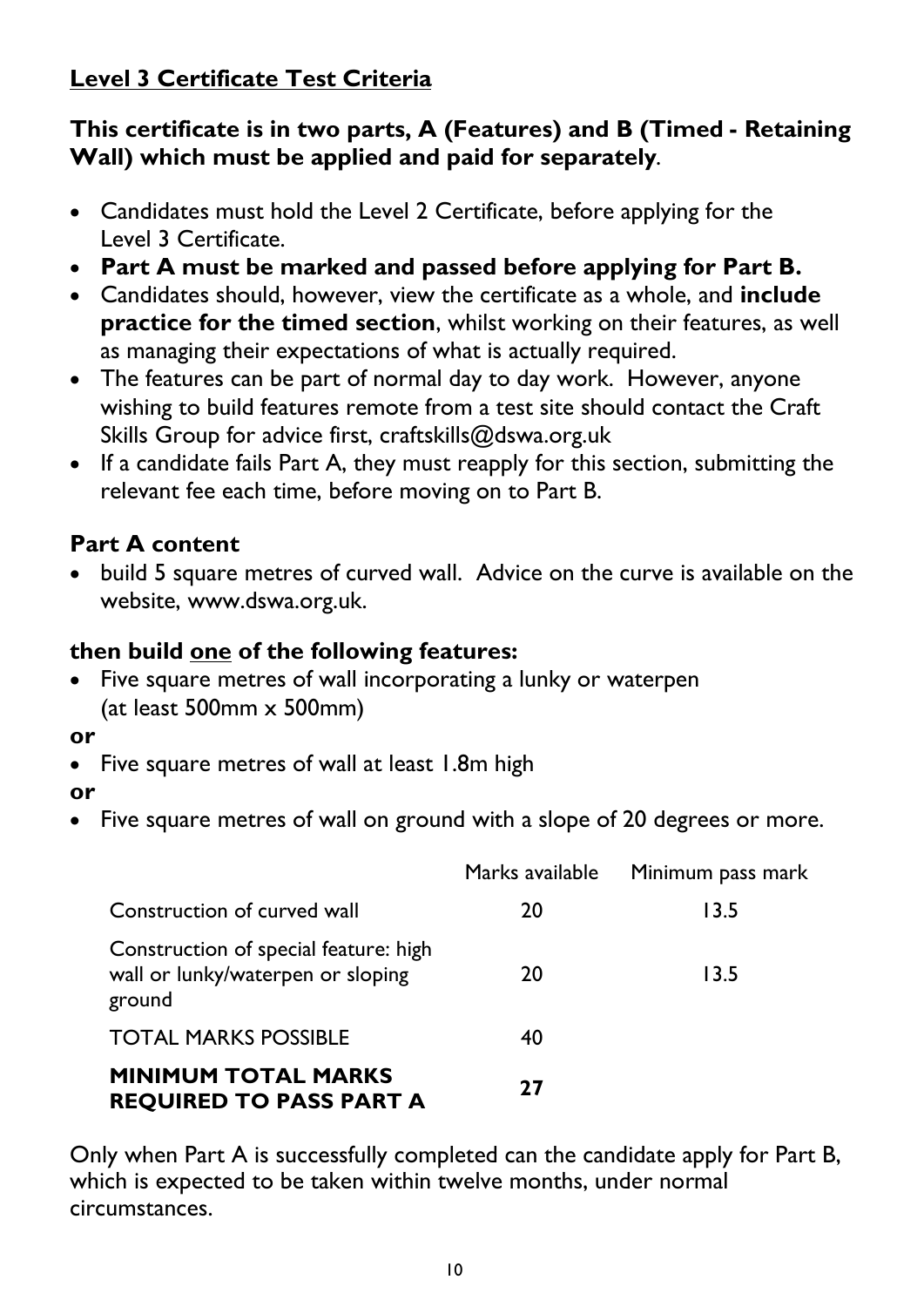## **Part B content**

- The candidate is required to strip down and rebuild at least 4.5 square metres of wall in total, including foundations and copes.
- The actual retaining part of the wall must be a minimum of 1.2m in height, measured from base of foundations.
- The wall should be retaining to the base of the copes.
- The work must be completed within a single, seven hour period and not spread over multiple days.
- Lunch/refreshment breaks are in addition to the building time.

Particular emphasis will be placed on:

- Solid secure foundations and preparation of earth bank
- Adequacy of packing
- Selection and placement of building stones
- Sufficient throughbands relative to the height of the wall
- Straightness of line and batter.

|                                                              | Marks<br>available | Minimum<br>pass mark |
|--------------------------------------------------------------|--------------------|----------------------|
| Stripping out                                                | 5                  | 2.5                  |
| Preparing earth bank and laying<br>foundations               | 15                 | 7.5                  |
| Building and packing (first lift)                            | 10                 | 5                    |
| Placing of throughbands                                      | 10                 | 5                    |
| Building and packing (second lift)                           | 10                 | 5                    |
| Straightness of line and batter                              | 25                 | 12.5                 |
| Copestones and finish                                        | 10                 | 5                    |
| General approach and safety                                  | 5                  | 2.5                  |
| <b>TOTAL MARKS POSSIBLE</b>                                  | 90                 |                      |
| <b>MINIMUM TOTAL MARKS</b><br><b>REQUIRED TO PASS PART B</b> | 60                 |                      |

If a candidate fails Part B, there is no restriction on the number of times they could reapply for Part B within the year since passing Part A, providing the relevant fee is submitted with each application.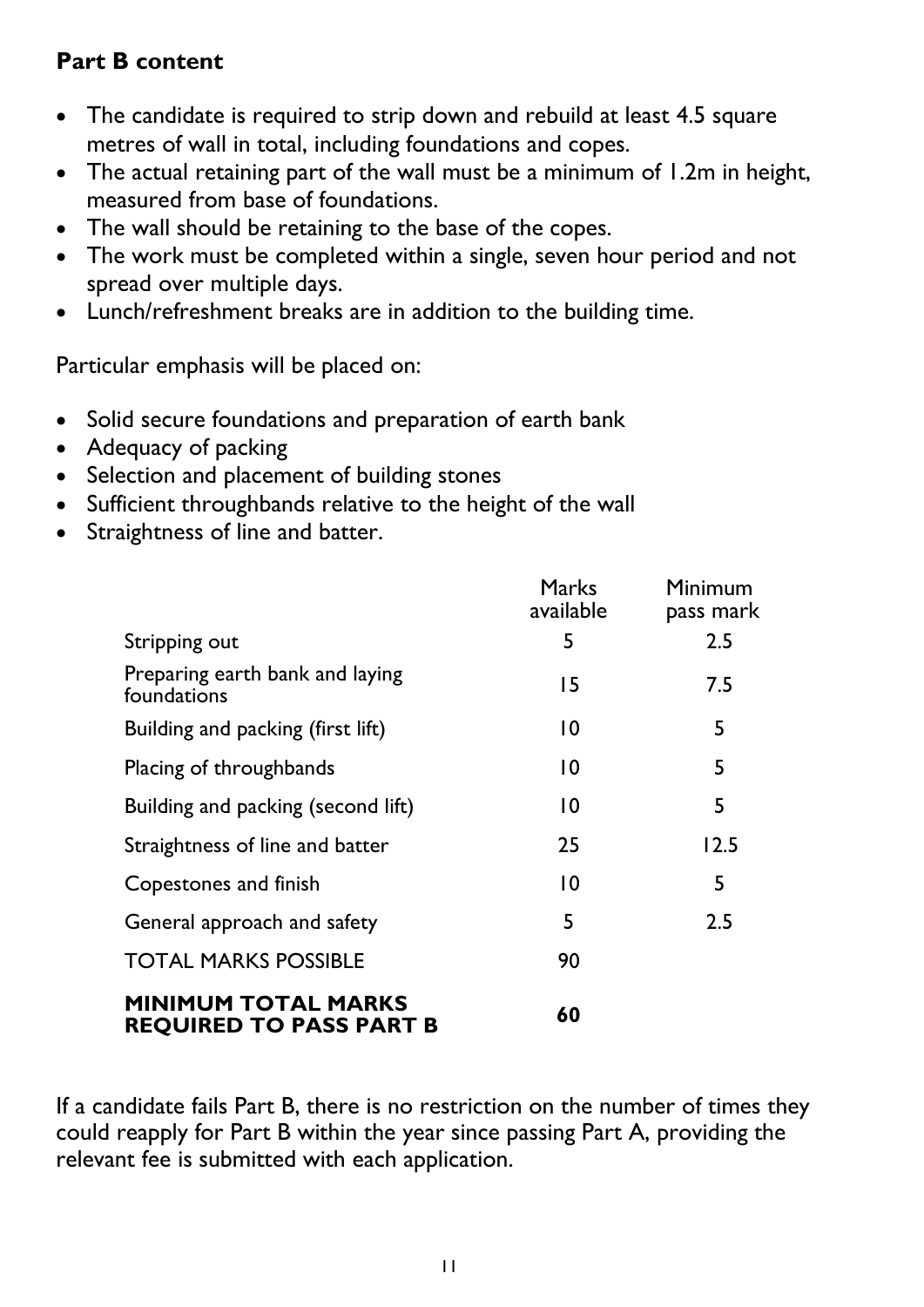# **DSWA Master Craftsman Certificate**

# **This certificate is in two parts, A (Features) and B (Timed Piece) which must be applied and paid for separately**.

- Candidates must hold the Level 3 certificate before applying for the Master Craftsman Certificate Part A.
- **Part A must be marked and passed before applying for Part B.**
- The features can be part of normal day to day work. However, anyone wishing to build features remote from a test site should contact the Craft Skills Group for advice first, craftskills@dswa.org.uk
- Each feature is to be built within at least 5 square metres of wall, excluding the pillar, which must have a total face area of at least 3.6 square metres.
- The work, including one of the features, must demonstrate different building styles, ie coursed and random walling.
- The work must use at least two different geological stone types.
- The Master Craftsman qualification is not just about the quality of walling, it is also about organisation and timing.
- If a candidate fails Part A they must reapply for this section, submitting the relevant fee each time, before moving on to Part B.

# **Part A content**

- Candidates must build the compulsory element of 5 square metres of wall on sloping ground of at least 30 degrees.
- Candidates must then build **three features**, one from each of the groupings below.
- **At the outset, one** of the features should be chosen and set aside as the Part B Timed test.

# Group 1

• A set of at least 4 steps within a minimum width of 0.6m

or

• A step-stile

or

A squeeze stile.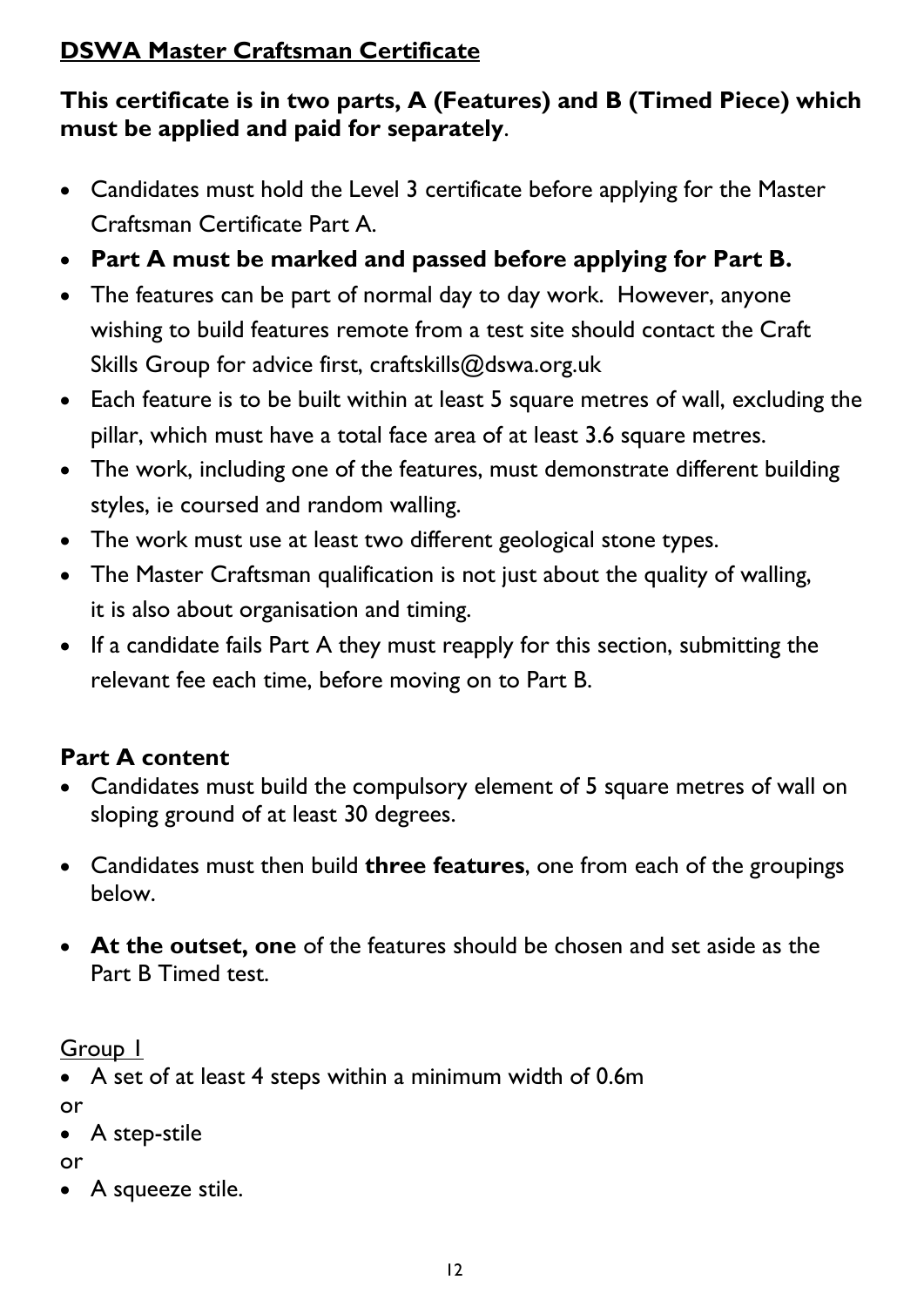Group 2

An arch at least 0.6 m high, measured from ground level to base of keystone, with walling above the arch

or

• A square pillar

or

• A round pillar

**Note**: (pillars at least 1.3 m high and with a total face area of at least 3.6 sq. m)

# Group 3

• A square/right-angled corner

or

• A round end

or

• A round corner

|                                                                    | Marks<br>available | Minimum<br>pass mark |
|--------------------------------------------------------------------|--------------------|----------------------|
| Work on sloping ground 30 degrees or above                         | 24                 | 18                   |
| Group I                                                            | 24                 | 18                   |
| Group 2                                                            | 24                 | 18                   |
| Group 3                                                            | 24                 | 18                   |
| TOTAL MARKS POSSIBLE (for 3 features)                              | 72                 |                      |
| <b>MINIMUM TOTAL MARKS REQUIRED</b><br>TO PASS PART A (3 features) | 54                 |                      |

When Part A is successfully completed the candidate can then apply for Part B, which would be built on a test site as part of a pre-arranged test day. Part B is expected to be taken within one year under normal circumstances.

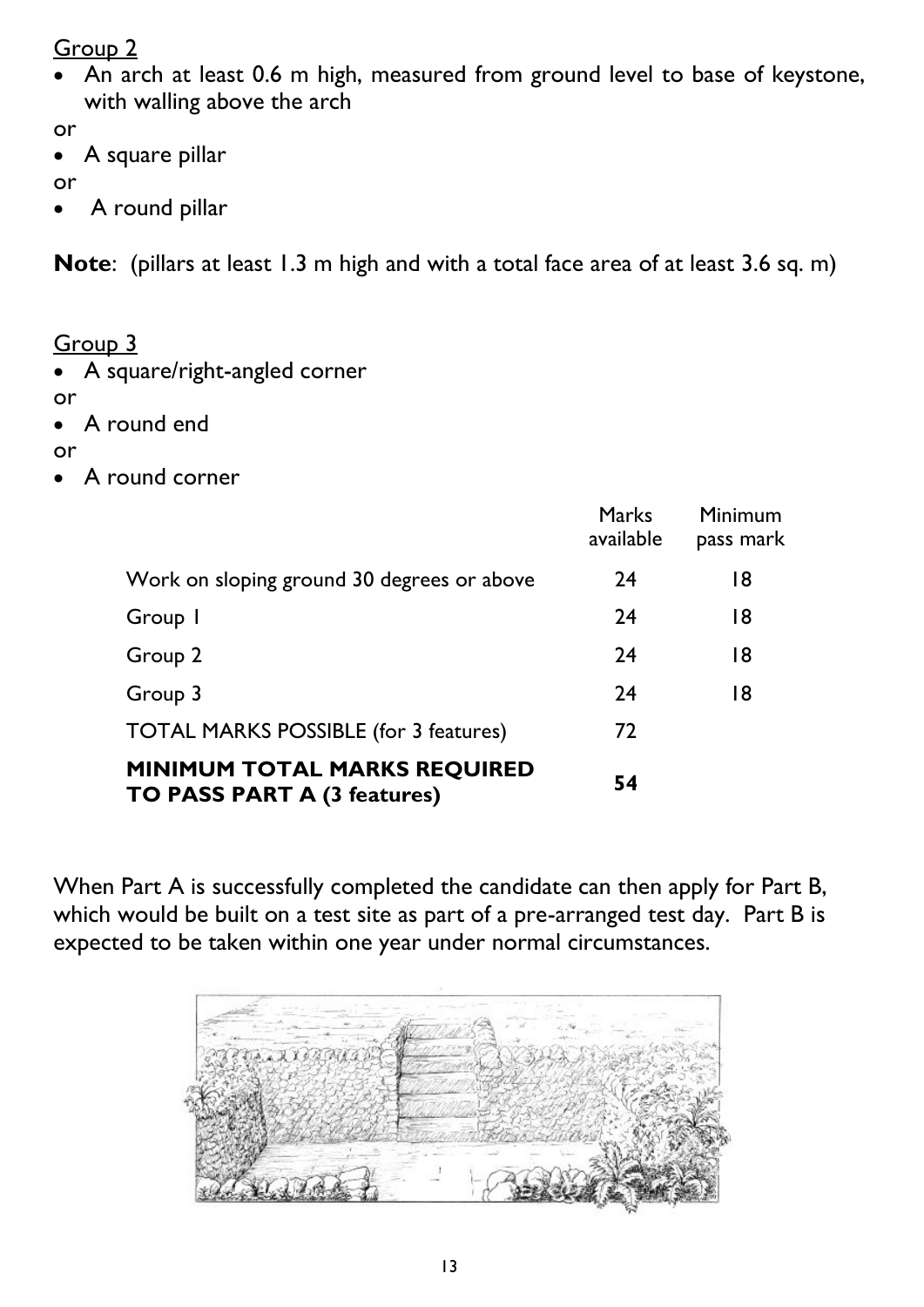# **Part B content**

- The candidate is required to build their chosen feature on site using appropriate stone that can have been selected beforehand but should not be overly dressed or pre-worked.
- The stone should be stripped out in a pile before the test begins but not laid out in a "ready to build" order.
- There are no marks for stripping out in the Master test.
- The work should incorporate at least 5 square metres of wall.
- The work must be completed within a single, seven hour period and not spread over multiple days.
- Lunch/refreshment breaks are in addition to the building time.

Examiners will ask random questions regarding features they have not seen being built in order to assess if correct building procedures have been used.

|                                                           | Marks<br>available | Minimum<br>pass mark |
|-----------------------------------------------------------|--------------------|----------------------|
| Preparing and laying foundations                          | 10                 | 5                    |
| Placing of throughbands                                   | 10                 | 5                    |
| Building and packing (for 1st and 2nd lift)               | 15                 | 7.5                  |
| Straightness of line and batter                           | 20                 | $\overline{10}$      |
| Copestones and finish                                     | 10                 | 5                    |
| General approach and safety                               | 5                  | 2.5                  |
| Appropriate selection and use of stone<br>for timed piece | 5                  | 3                    |
| Chosen Feature:                                           | 25                 | 18                   |
| <b>TOTAL MARKS POSSIBLE</b>                               | 100                |                      |
| MINIMUM TOTAL MARKS<br><b>REQUIRED TO PASS PART B</b>     | 75                 |                      |

If a candidate fails Part B, there is no restriction on the number of times they can reapply for this section, within the year since passing Part A, providing the relevant fee is submitted with each application.

Candidates must prove their ability to

- produce quality work at the prescribed work-rate;
- build to a high standard of craftsmanship for all the features required in the test schedule;
- produce quality work in a commercial working situation.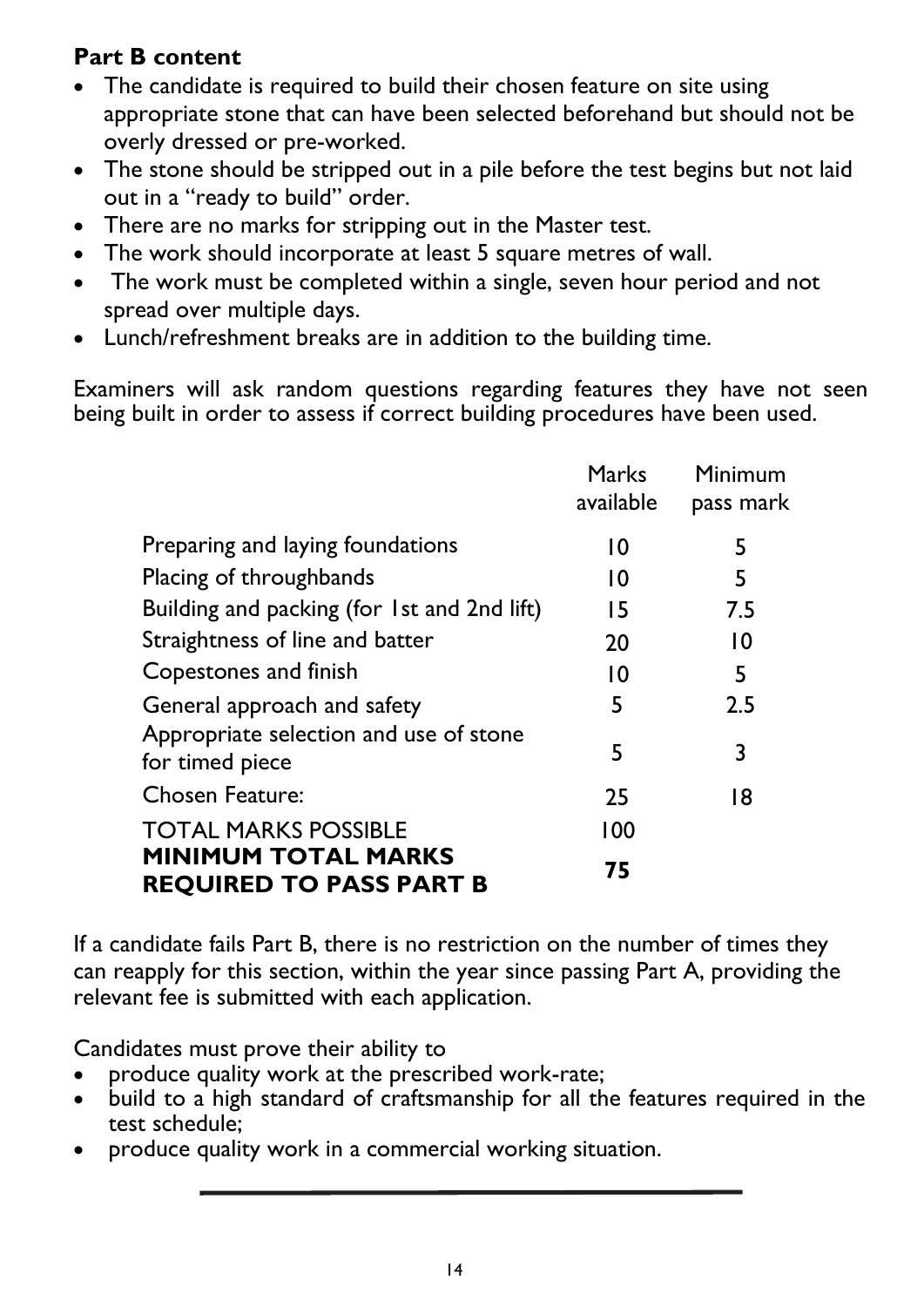Page deliberately left blank